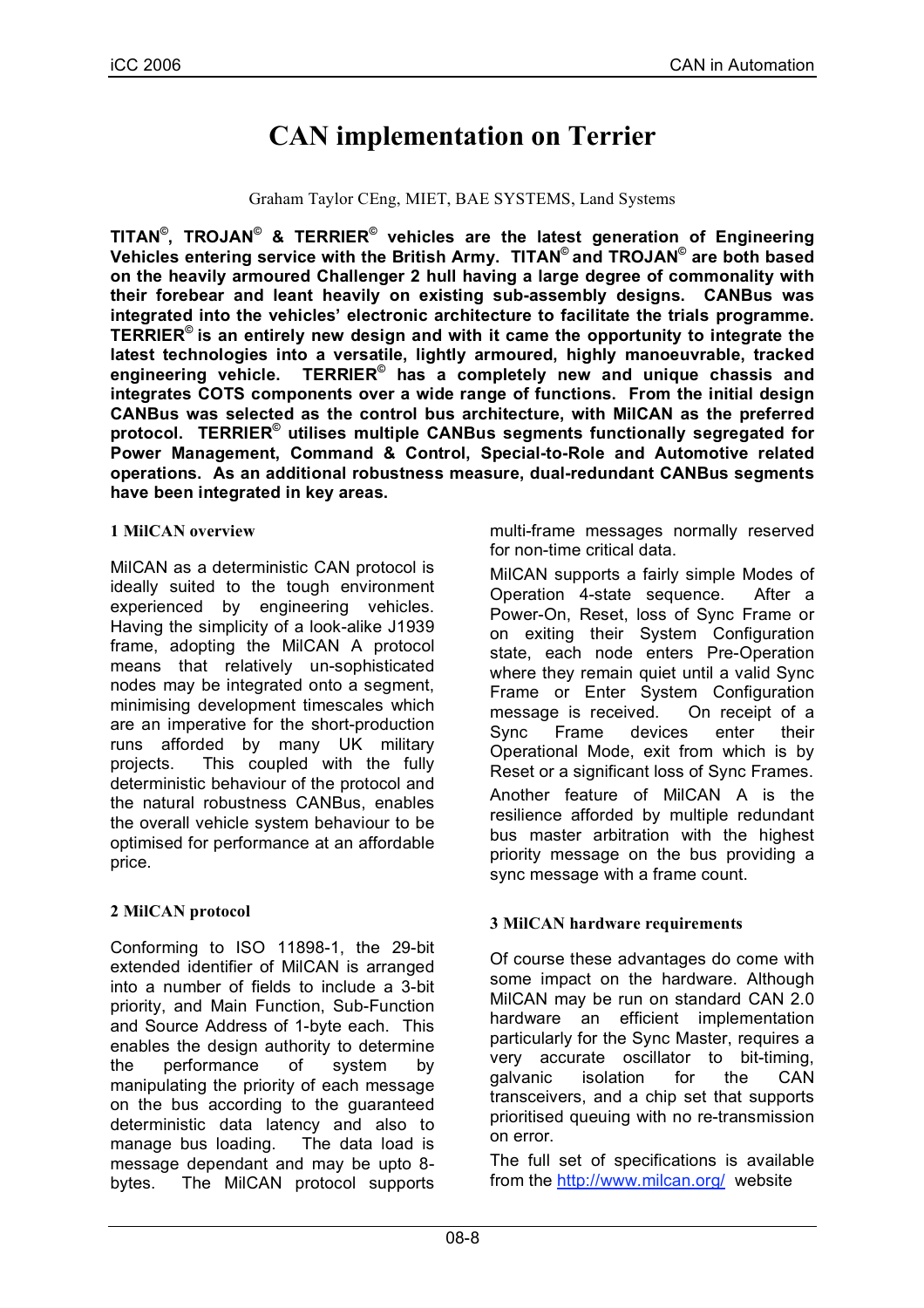## **4 TITAN**© **& TROJAN**©

The development programme for the electronic architecture for the Engineer Tank System comprising TITAN**©** bridgelayer and TROJAN**©** engineering vehicle was undertaken prior to the publishing of the MilCAN data-link layer, however the ETS engineering team was aware of the importance MilCAN standard had within the military Vehicle Systems Integration working group http://www.vsi.org.uk/, and adopted the protocol before it was ratified. VSI proposed various electronic

architectures for different types of military platforms, with engineering vehicles ranked as being of medium complexity.

### **5 Vehicle systems integration**

Here extensive use of MilCAN for interconnection of subsystems is recommended. In the example two MilCAN subnets are shown interconnected via bridges to a MilCAN backbone. The use of MilCAN in this way allows the architecture to be partitioned on a functional basis since each subnet can perform a different function e.g. automotive, power distribution or control. Bridges are used to limit the traffic onto the MilCAN backbone and effectively limit data throughput on the backbone as the architecture is enhanced. The backbone only carries the traffic that is either essential for subnet to subnet interaction, import or export via BOWMAN – the military communications system, or to carry data for use at the BOWMAN User Data Terminal.

Where the subnet to subnet data carrying capacity is great or where sub-systems connected directly to the backbone require higher data throughput than MilCAN can provide, then a high bandwidth technology such as Standard or Gigabit Ethernet is recommended.

## **6 CANBus on TITAN© & TROJAN©**

The CANBus on ETS was used primarily for data-logging during the extensive vehicle trials programme. The single segment bus was essential to the gathering of data from custom units such as the Driver's & Commander's Control Panels, Display Panels, Power Pack Control Unit, Hydraulic Control Unit, Bridge Launch Control Panel and Indirect Vision Video Control Systems for off-line analysis during Reliability Growth Trials.

## **7 CANBus on TERRIER**©

When the TERRIER**©** Contract was awarded, the teams developing ETS & TERRIER**©** were each part of competing organisations. With the well publicised acquisitions within the UK Defence industry both teams find themselves still operating from separate sites but now interacting as a single organisation. It's a tribute to the efforts of MilCAN working group that both teams completely independently opted to employ it as the protocol to meet their CANBus needs.

The TERRIER**©** light engineering tractor is designed around a completely new and novel chassis optimised for mobility and survivability in the indirect battle zone. With a clean slate to work on, the development team took the opportunity to follow the VSI guidelines, albeit nonmandatory, in the architecture of its vetronics.

During the Product Definition phase prior to contract award, the aim of the team proposing the initial vetronics architecture, was to integrate as many of the vehicle's electrical sub-assemblies onto one or other of a set of inter-linked CANBus segments maintaining strict functional segregation. 5 CANBus segments were initially identified namely automotive, power-management, C2 Command & Control, DbW Drive-by-Wire and finally STR Special-to-Role.

#### **8 TERRIER© - MilCAN enabled functions**

The disposition of electrical units associated with the Automotive and Power management segments was relatively easy as each segment was fully in the domain of individual sub-contractors. Additionally electronic assemblies on the engine and power distribution and already were linked by a serial bus structure.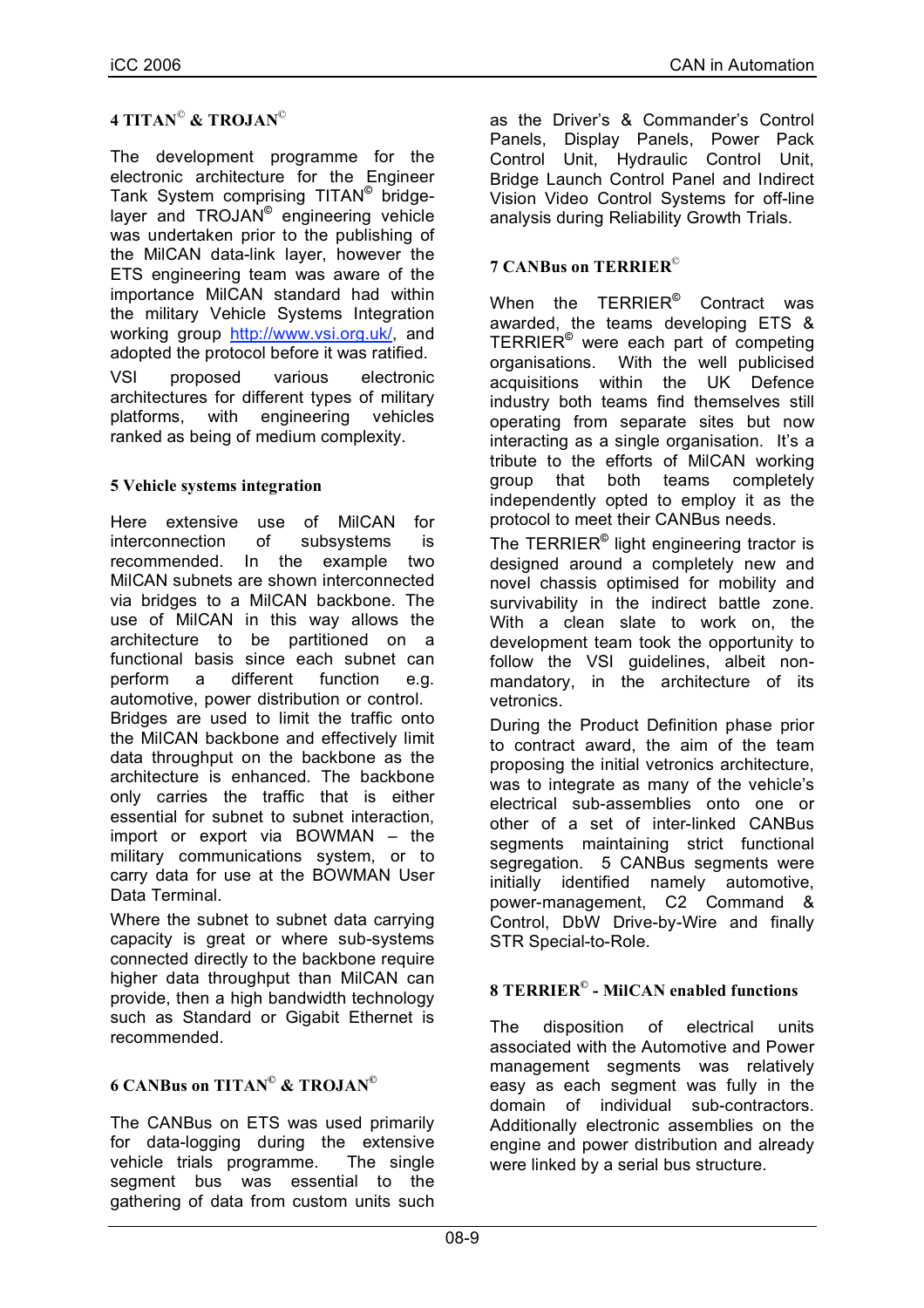There was no real advantage to be gained in seeking to migrate from the J1939 onengine CANBus over to MilCAN. In fact there was a major risk to the program if that avenue was to be pursued as the proposed engine already had a well proven pedigree using J1939 and the development costs of changing were astronomical. However it was proposed that the Power Pack Controller would be modified to include a MilCAN interface to bridge to the Drive-by-Wire segment.

The Integrated Logistics Support community was also able to give this decision their blessing as both J1939 and MilCAN use the ISO 11898 bus so common diagnostic toolsets could be used.

Similarly, the proposed Power Management sub-system was already based on a serial bus structure. However in this case neither the Command bus nor the Control bus was based on CAN and the sub-system already needed a significant amount of development before it was fully militarised. So the decision was taken to move to MilCAN for both of its buses.

The rest of the electrical units were associated with the 3 remaining segments and discussions with the manufacturers were begun where a MilCAN interface was not part of their initial offering.

The Award of Contract for TERRIER**©** in July 2002 helped to focus the technical discussions with the suppliers of electrical sub-systems. Some were already convinced of the benefit and were of themselves already offering MilCAN interfaces. Some were open to persuasion albeit with technical support from the team, and some others were unable to offer MilCAN as their interface.

Of this last group, the main reason appeared to the availability of hardware and software COTS solutions for MilCAN, as they had little or no detailed electronic design expertise within their organisations.

TERRIER**©** uses COTS sub-systems where feasible, the sub-systems themselves using COTS industrial controllers. Where the sub-contract expertise was in electrical assembly and programming rather than original electronic design, or the offering was

based on an already well developed commercial product there was, quite understandably, a reluctance to change.

## **9 TERRIER**© **– CANBus architecture**

When faced with such an intractable position the only practical way forward was to provide the necessary interface from another sub-assembly and bridge onto the MilCAN where necessary. This in turn compromised the "ideal" architecture originally proposed and a number of trade studies were undertaken as the disposition of the units changed their CANBus associations according to the interfaces available.

The trade studies were quite intensive being driven by the ILS team and covered the complete set of issues through the product's Life Cycle.

The trades strongly informed the outcome of the final vetronics architecture. The number of CANBus segments was reduced to 4 and the functions of the Vehicle Computer and Drive-by-Wire Controller were combined with additional RS422 ports.

One of the biggest risks to a serial-bus based Vetronics Architecture is the integrity of the data buses. This was of particular concern on TERRIER**©** as the mechanical analysis of the hull had identified peaks of high vibration when using the rock-hammer or when running at high speed over concrete roads. Electronics can be protected from the worst of the problem by a combination of modal analysis during the design of the sub-assembly chassis combined with the and / or the judicious use of anti-vibration mounts. However cabling and hull penetrations for connectors do not have all the same options open to them.

For a new structure such as TERRIER**©** the full set of vibration modes of every plate comprising the hull is impractical to analyse in sufficient depth prior to building the prototype. To help mitigate the risk that the CANBus would be unable provide an adequate quality of service under all conditions, it was proposed that mission critical buses would be made dualredundant unless there was a body of evidence to the contrary.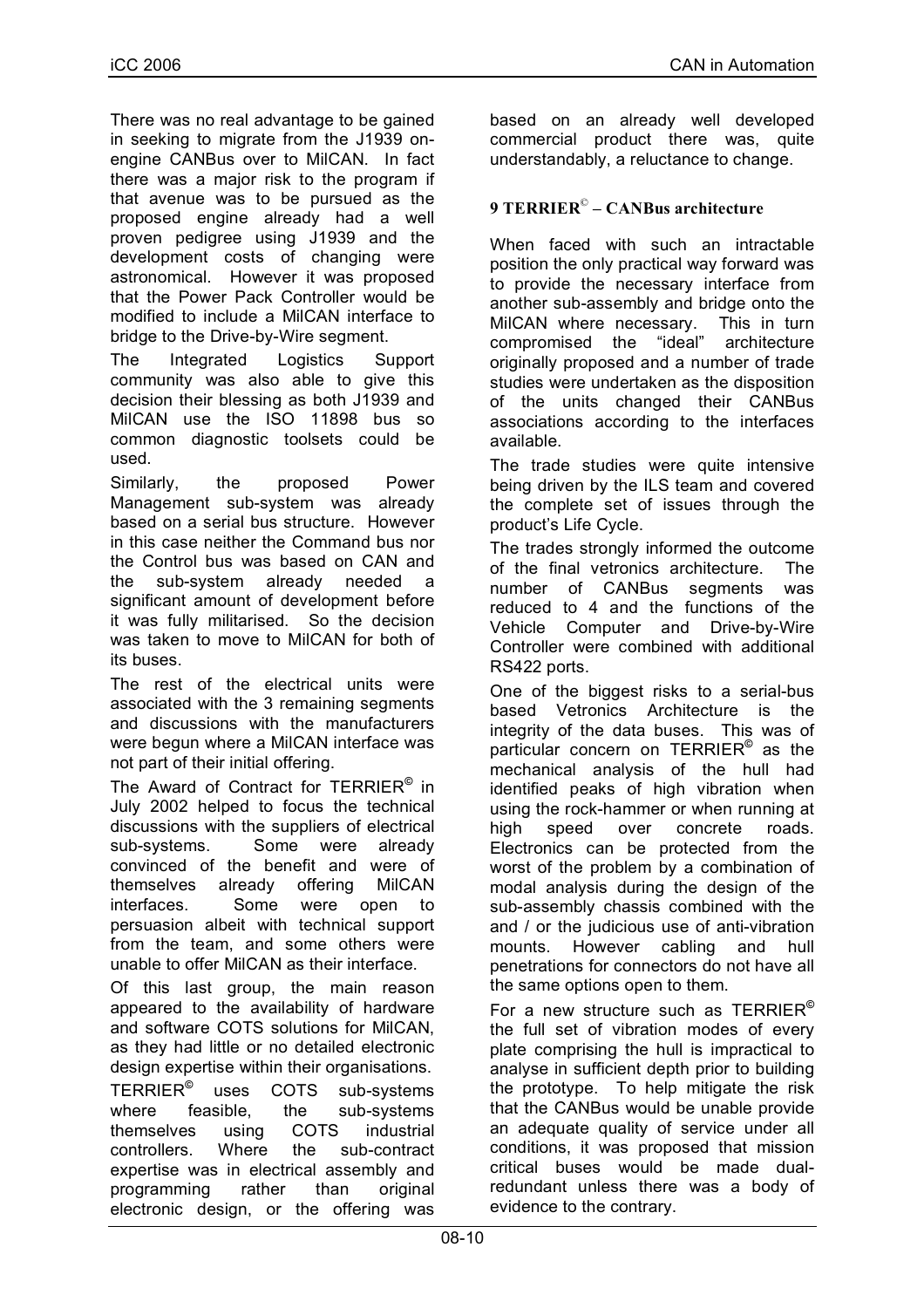The power pack, comprising engine, transmission & final drive has its own AV mounts and although it generates a fair amount of vibration, the on-engine CANBus was of sufficient pedigree and maturity to remain single. The 3 remaining CANBus segments were possible candidates to be dual-redundant. The most mission critical of these is the Power Management segment and this was already proposed with fully dual-redundant controllers and power distribution network.

The Drive-by-Wire and Special-to-Role Controllers were fitted out with MilCAN bridges each acting as secondary bus masters for the other, so a reasonable level of fault tolerant robustness was inherent in the bus structure. To further mitigate risk given the number of unknowns, the decision was taken to implement the C2I and Special-to-Role buses as dual-redundant segments also.

## **10 TERRIER© - MilCAN bus interconnect**

Cabling multiple segments of dualredundant CANBus has its own issues. Various topographies are suggested by the MilCAN specifications and there are many stakeholders in the decision. Suppliers, designer, integrators, connector & cable manufacturers, trials team, maintainers, supportability all had some impact on the outcome. The ILS team undertook a trade-off study resulting in a combination of through-unit cabling and Tjunctions that was the adopted solution. A major limiting factor was the 1M-bit data rate that puts a tight constraint on the lengths of the cable spurs and segments. In some cases this caused a re-think on the part of suppliers as to the disposition of the CANBus transceivers within their equipment.

### **11 MilCAN - Vehicle system development**

During the Project Definition phase, CANBus networks, nodes running MilCAN protocol were modelled using COTS software tools. This continued into the Development phase for progressive functional testing and integration of the various sub-systems using emulators and prototype equipment as it became

available. However the real-time demands of the CANBus system soon outpaced the capacity of the emulation PC platforms and migration to performance testing real hardware was only possible using dedicated COTS microcontrollers for the Network Managers, Sync Masters & Bridges.

## **12 MilCAN - Network manager & bridge**

By the conclusion of the Project Definition phase it was evident that no available COTS hardware would of itself be able satisfy all of the key network functions and hence the development of a PCB to satisfy these roles was budgeted.

The design was based upon a VME board format, mainly for convenience as this was the processor backplane of the STR & DbW Controllers where the Bridge & Network Manager resides. Located at a Bridge point, a pair of microcontrollers with on-chip, multi-channel, CAN controllers were arranged on the board each to govern one of the CANBuses. The optoisolated CAN transceivers were supplied from separate on-board DC-DC converters and the two microcontrollers had separate data paths to a RISK communications processor. This is responsible for transferring MilCAN data across a Dual-Port RAM to the VME bus to & from the application software.

This architecture was able to deliver very accurate bit-timing, synchronisation and data throughput as well as deriving additional system integration benefits as the MilCAN protocol is handled entirely within the board relieving the applications processor of this low-level task.

Robustness of the network is enhanced by the cross-coupled microcontrollers residing in separate sub-assemblies acting as sync master, network manager and data-bridge for one the dual-redundant MilCAN segments as well as being the secondary bus master for another segment.

### **13 Vehicle trials programme**

The TERRIER**©** prototype is still in the throws of an exhaustive trials programme with the 4 demonstrator vehicles presently